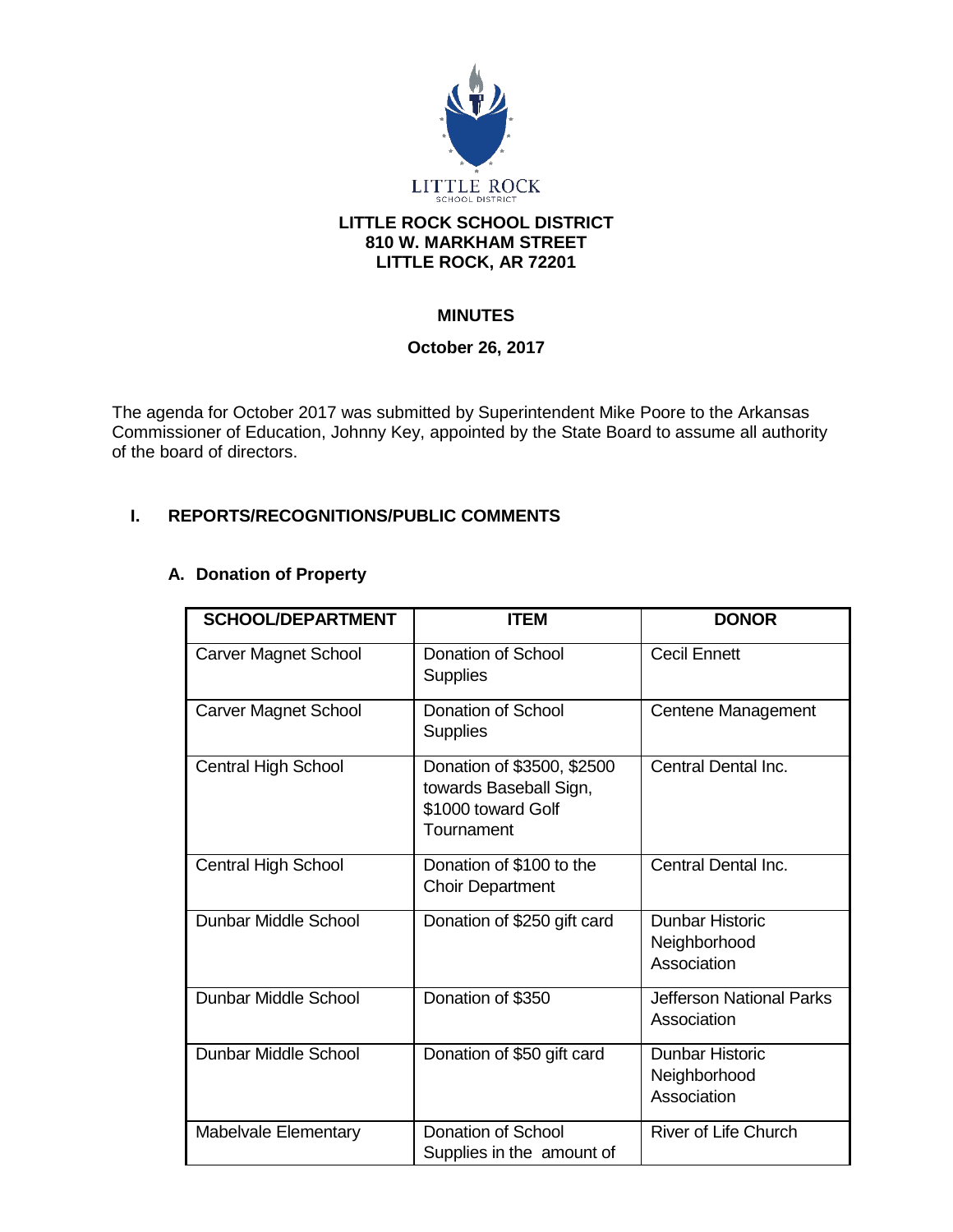## **October 26, 2017 Page 2**

| <b>SCHOOL/DEPARTMENT</b>              | <b>ITEM</b>                                               | <b>DONOR</b>                                              |
|---------------------------------------|-----------------------------------------------------------|-----------------------------------------------------------|
| School                                | \$200                                                     |                                                           |
| <b>Mabelvale Elementary</b><br>School | Donation of School<br>Supplies in the amount of<br>\$700  | Temple B'Nai Israel<br><b>Members</b>                     |
| <b>Mabelvale Elementary</b>           | Donation of School<br>Supplies in the amount of<br>\$1000 | Beta Pi Omega Chapter<br>of Alpha Kappa Alpha<br>Sorority |
| McClellan High                        | Donation of \$300 for<br><b>Football Team</b>             | <b>Butler Furniture</b>                                   |

# **II. CONSENT ITEMS**

## **A. Minutes for September and October 2017**

Minutes for regular meeting on September 28, 2017 and special meetings for September 30 and October 3, 2017 were submitted and **approved**.

# **III. BOARD POLICY AND REGULATIONS REVIEW**

#### **A. Revision of Policy - Licensed Personnel Reduction in Force**

Administration recommended adoption revisions to the Licensed Personnel Reduction in Force policy. The second reading was **approved**.

#### **B. Revision of Policy - School Closings and Cancellations**

Administration recommended adoption revisions to the School Closings and Cancellations policy. The second reading was **approved**.

#### **C. Revision of Policy - Section 5.29 Wellness Policy**

Administration recommended adoption revisions to the Wellness in Force policy. The second reading was **approved**.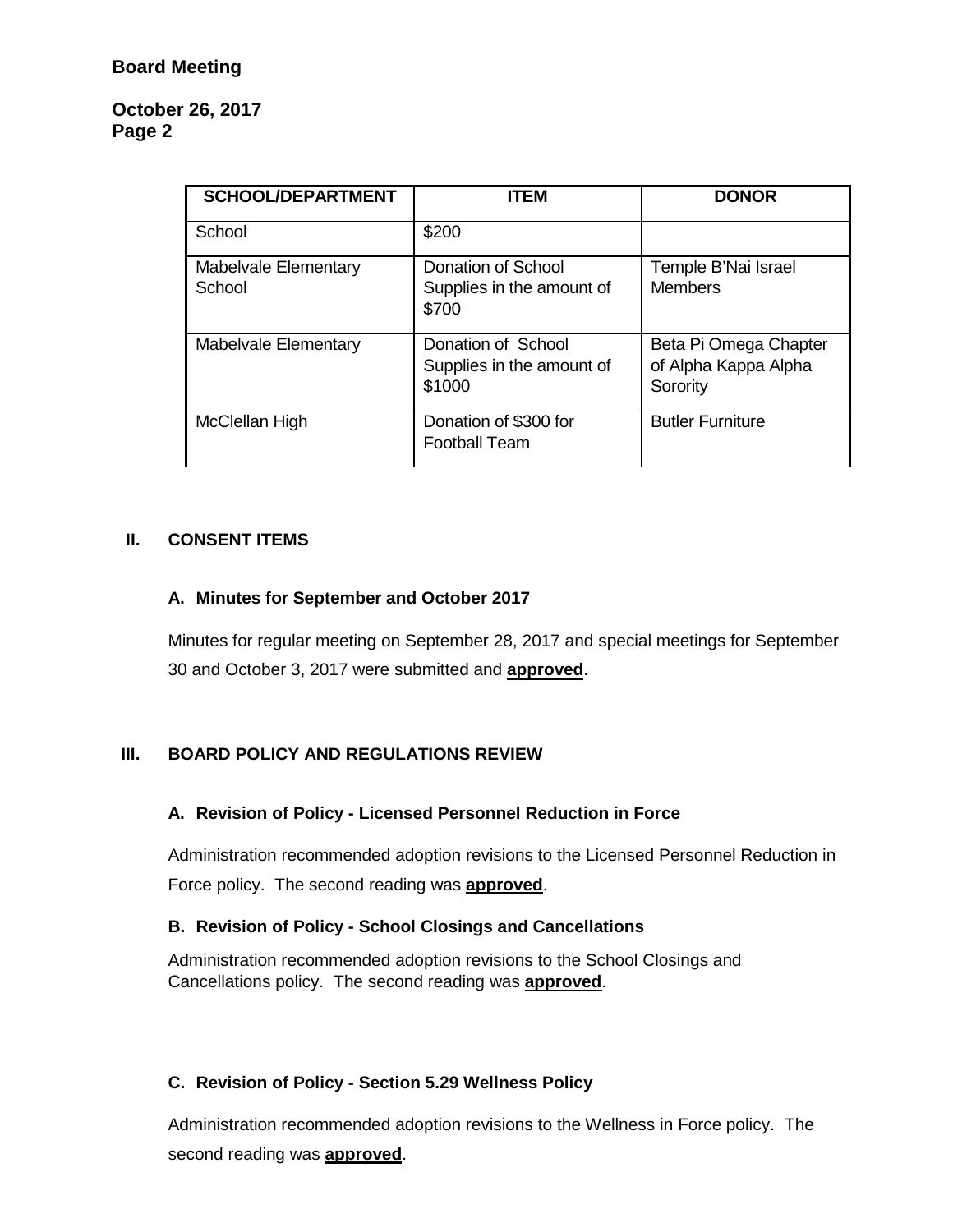# **Board Meeting**

#### **October 26, 2017 Page 3**

## **D. First Reading - Policy 1.21 Date of Annual School Board Election**

Administration recommended adoption revisions to the School Board Election policy. The first reading was **approved**.

#### **E. First Reading - Revisions to Policy 7.5: Purchases and Procurement**

Administration recommended adoption revisions to the Procurement policy. The first reading was **approved**.

## **IV. HUMAN RESOURCES**

## **A. Minority Recruitment Report**

The District submitted the 2017-2018 Minority Recruitment Report. It serves as a tool for budgeting and planning recruitment efforts. The report was **approved** as submitted.

#### **B. Personnel Changes**

All personnel changes were **approved** as submitted.

# **V. FINANCE & SUPPORT SERVICES**

# **A. The 2018 Six-Year Master Plan and the 2019-2021 Partnership Project applications**

Administration sought approval of the 2018 Six Year Master Plan and the 2019-2021 Partnership Project application before it is submitted to the AR Division of Public School Academic Facilities and Transportation. The plan was **approved.**

**APPROVED 11/16/17 Originals Signed by:**

**Michael A. Poore, Superintendent**